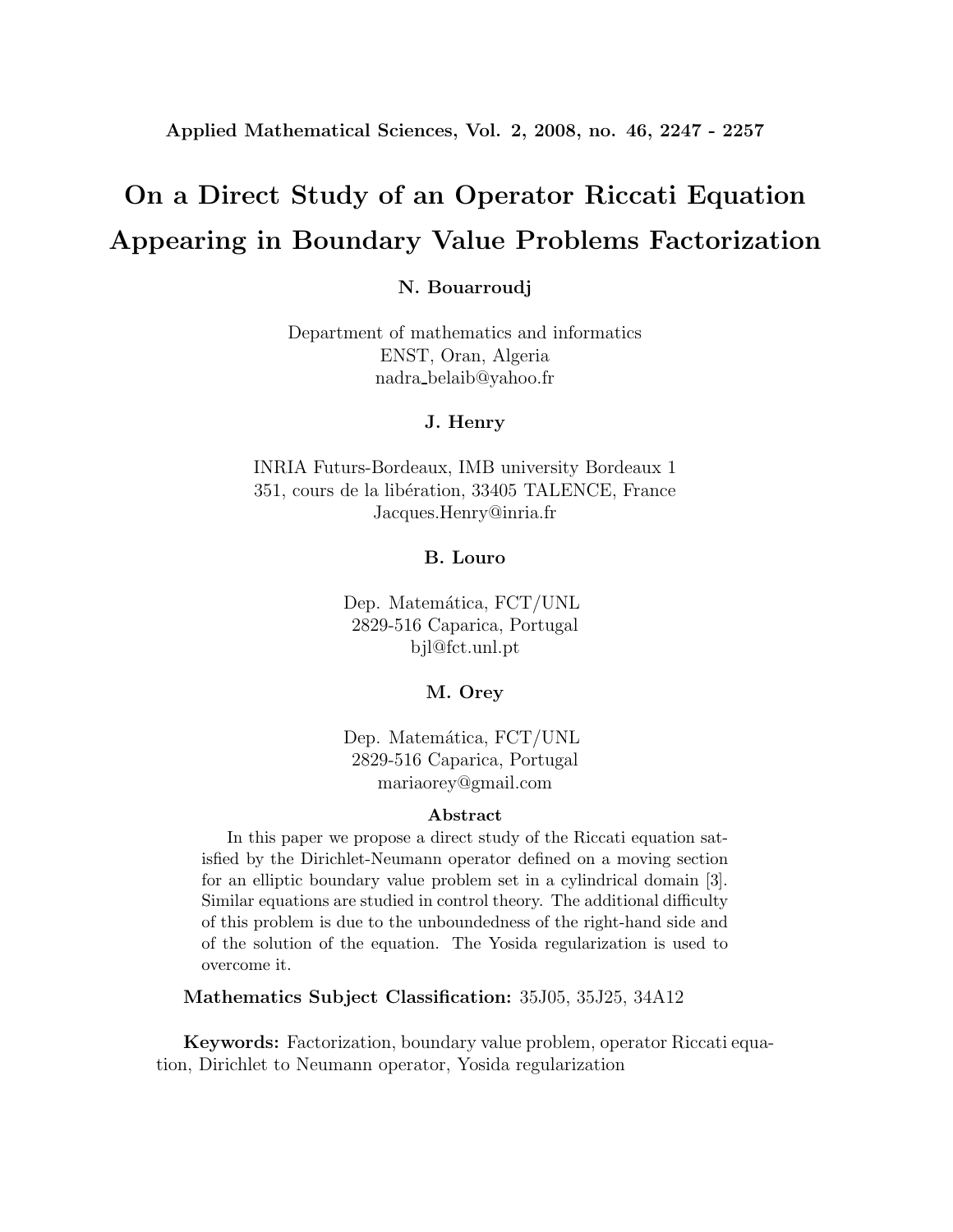### **1 Introduction**

Operator Riccati differential equations are used in the theory of linear-quadratic optimal control of infinite dimensional systems. The operator is the adjoint state to state operator and it allows to compute the optimal feedback control. It is derived by using the invariant embeding technique of R. Bellman. These equations were studied by J. L. Lions [7] using a Galerkin method and also by A. Bensoussan [1] in the context of Kalman filtering. In [9] a direct study of Riccati equations was made in a Hilbert-Schmidt operator framework. Also Tartar [8], at the same time, studied these equations by a fixed point argument. The same argument is used in the book  $[2]$ . In  $[6]$  a nonlinear semigroup approach is used.

In this paper we present a study of a similar Riccati equation arising in the theory of elliptic boundary value problems factorization. Here the operator satisfying the Riccati equation represents a Dirichlet to Neumann operator on a section of the domain. This kind of Riccati operator equation is not usually found in the litterature of control of infinite dimensional systems as here the right hand side, as well as the solution of the equation, are unbounded operators. In [3] its well-posedness

was proved by adapting the Galerkin method used by J.L. Lions in [7]. In [4] a direct study of the operator equation was made in a Hilbert-Schmidt operator framework inspired from [9]. Due to the unboundedness of the operator, the fixed point argument used in [2] and [8] does not work any more. In  $[2](p. 405)$ the case of the unbounded observation is studied, but the assumptions relates this unboundedness to the one of the generator of the evolution semi-group (which is here 0) and are not satisfied in our case. Here we present a direct study of the particular operator Riccati equation arising from the factorization of the Poisson equation in a cylindrical domain using a Yosida regularization.

In section 2 we recall the formal derivation of the factorization of a boundary value problem. In section 3 we introduce the Yosida regularization and in section 4 we derive the main result by passing to the limit in the regularization. studying the mixed

## **2 Method of factorization by space invariant embeding**

In this section we recall from [3] the factorization of boundary value problems for elliptic equation by space invariant embeding (in this paper the Neumann-Dirichlet operator was studied, but the approach is quite similar). The method is most easily explained in the case of a cylinder. Let  $\Omega$  be the cylinder  $\Omega =]0, a[\times \mathcal{O}, x] = (x, y) \in \mathbb{R}^n$ , where x is the coordinate along the axis of the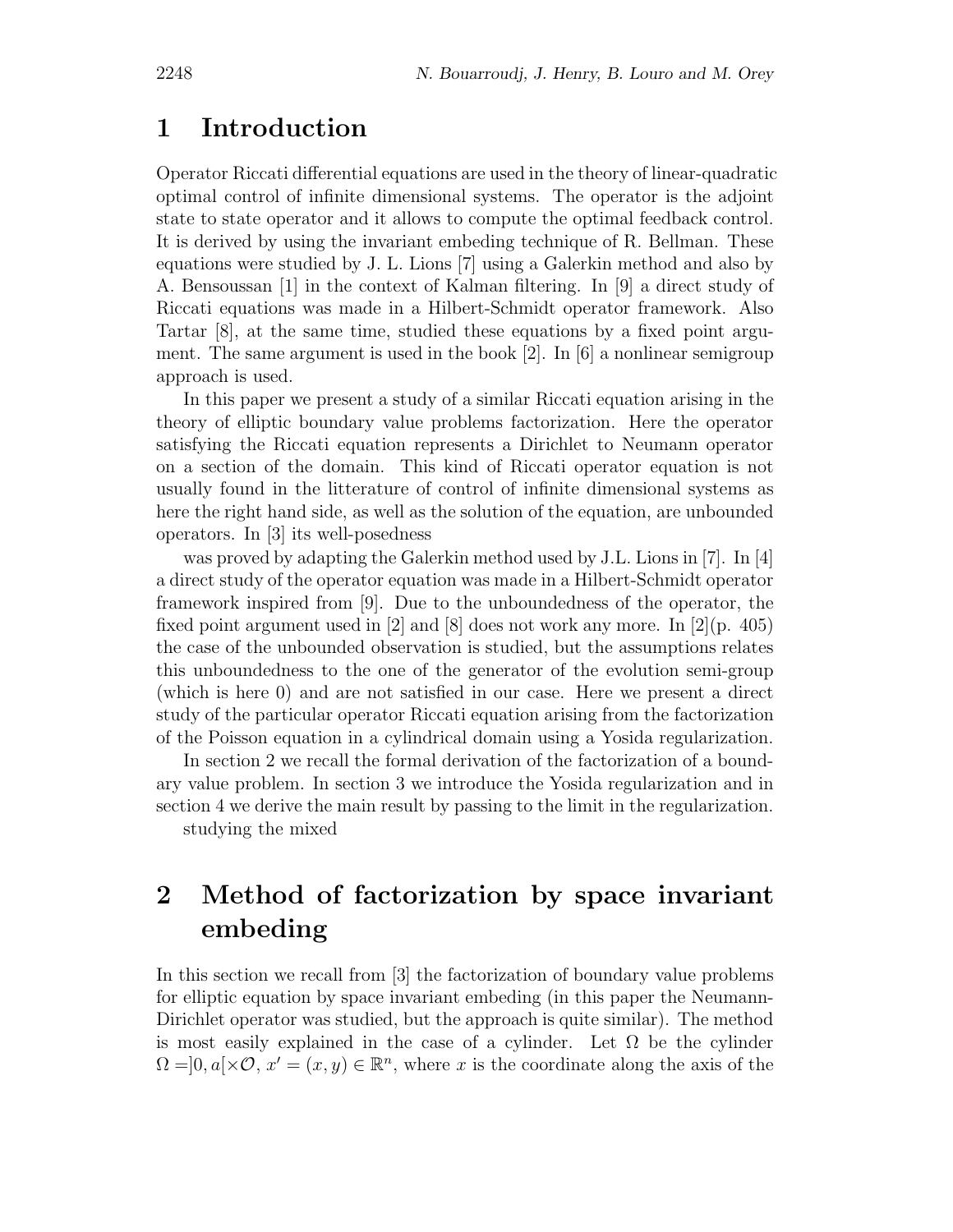cylinder and  $\mathcal O$  bounded open set in  $\mathbb R^{n-1}$  is the section of the cylinder. Let  $\Sigma = ]0, a] \times \partial \mathcal{O}$  be the lateral boundary and  $\Gamma_0 = \{0\} \times \mathcal{O}$ ,  $\Gamma_a = \{a\} \times \mathcal{O}$  be the faces of the cylinder.

We consider the following Poisson equation with mixed boundary conditions

$$
(\mathcal{P}_0) \begin{cases} -\Delta u = -\frac{\partial^2 u}{\partial x^2} - \Delta_y u = f & \text{in } \Omega, \\ u|_{\Sigma} = 0, \\ -\frac{\partial u}{\partial x}|_{\Gamma_0} = -u_0, \quad u|_{\Gamma_a} = u_1. \end{cases}
$$

We embed this problem in the family of similar problems defined over subcylinders limited by the "moving boundary"  $\Gamma_s$ 

$$
(\mathcal{P}_{s,h})\left\{\begin{array}{ll}\displaystyle -\Delta u=f & \text{in }\Omega_s=]0,s[\times \mathcal{O} \\ u|_{\Sigma}=0, & \\ \displaystyle -\frac{\partial u}{\partial x}|_{\Gamma_0}=-u_0, & u|_{\Gamma_s}=h.\end{array}\right.
$$

The Dirichlet-Neumann map on  $\Gamma_s: h \mapsto \frac{\partial u}{\partial x}|_{\Gamma_s}$ , is affine, so there exist an operator  $P(s)$  and a residual  $w(s)$  such that

$$
\frac{\partial u}{\partial x}|_{\Gamma_s} = P(s)h + w(s). \tag{1}
$$

Let us denote by  $u(s) = u|_{\Gamma_s}$  and  $u_{s,h}$  the solution of  $(\mathcal{P}_{s,h})$ . Then considering the problem restricted to  $\Omega_x$  for  $0 < x \leq s \leq a$  it is clear that  $u_{s,h}(x)$  is  $u_{x,u_{s,h}(x)}(x)$ . Then one has the relation

$$
\frac{\partial u_{s,h}}{\partial x}(x) = P(x)u_{s,h}(x) + w(x).
$$
 (2)

Now to derive the equation satisfied by  $P$  and  $w$  one has to take the derivative with respect to  $x$ . This computation is formal as one does not know if these functions are derivable. Skipping the indices for the sake of clarity, one has

$$
\frac{\partial^2 u}{\partial x^2} = -\Delta_y u - f = \frac{dP}{dx}u + P\frac{\partial u}{\partial x} + \frac{\partial w}{\partial x},
$$

substituting  $\frac{\partial u}{\partial x}$  from (2)

$$
0 = \left(\frac{dP}{dx} + P^2 + \Delta_y\right)u + \frac{\partial w}{\partial x} + Pw + f.
$$

Now setting  $x = s$  and h being arbitrary, we can identify to zero the term depending linearly on  $h$  and the term independent. One gets the decoupled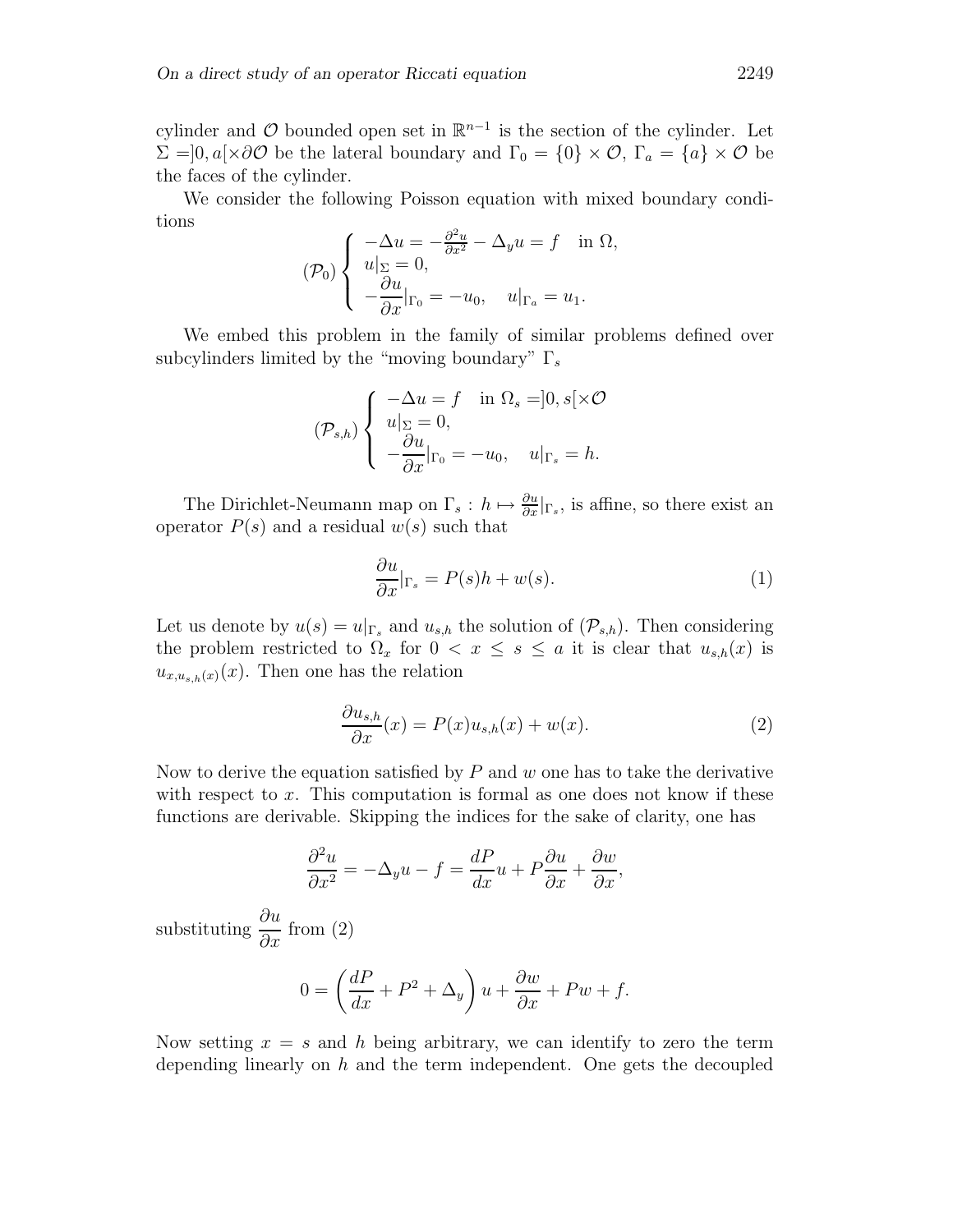system

$$
\frac{dP}{dx} + P^2 + \Delta_y = 0; \qquad P(0) = 0,\tag{3}
$$

$$
\frac{dw}{dx} + Pw = -f; \qquad w(0) = u_0,\tag{4}
$$

$$
-\frac{du}{dx} + Pu = -w; \qquad u(a) = u_1,\tag{5}
$$

where P and w are to be integrated from 0 to a then u backwards from a to 0. We stress that P is an operator on functions defined on  $\mathcal O$  satisfying a Riccati equation. The initial conditions for P and w are obtained from  $(1)$ written at  $x = 0$ . The notation  $\Delta_y$  in equation (3) has to be understood as the abstract isomorphism from  $H_0^1(\mathcal{O})$  to  $H^{-1}(\mathcal{O})$  corresponding to the laplacian with homogeneous Dirichlet boundary condition.

We obtain the *factorization* of the elliptic boundary value problem  $(\mathcal{P}_0)$  in the product of two Cauchy problems of parabolic type in opposite directions

$$
``-\Delta" = -\left(\frac{d}{dx} + P\right)\left(\frac{d}{dx} - P\right)
$$

We insist that this factorization should be understood not only in terms of differential operator but also in terms of boundary conditions.

Remark 1 Once the Riccati equation for P is integrated, for a new set of data  $u_0, u_1, f$  it suffices to integrate two uncoupled first order equations for w and u. This recalls a similar property for the Gauss LU factorization of matrices. In fact it can be shown that this factoriation can be viewed as the infinite dimensional limit of a block LU factorization of a discretization of the problem  $(\mathcal{P}_0)$ .

### **3 Yosida regularization**

Let A be the unbounded operator  $-\Delta_y$  in the Hilbert space  $H = L^2(\mathcal{O}),$ with domain  $D(A) = H^2(\mathcal{O}) \cap H_0^1(\mathcal{O})$ , and let  $A_n$  be its Yosida regularized  $A_n = nI - n^2R(n, -A) = nI - n^2(nI + A)^{-1}$ . We know that

$$
\lim_{n \to +\infty} A_n h = Ah, \quad \forall h \in D(A).
$$

Each  $A_n$  is a linear, bounded, self adjoint and positive operator in H, and so we can define  $A_n^{\frac{1}{2}}$ , the positive square root of  $A_n$ , which is a linear, bounded, self adjoint and positive operator, which also verifies:

$$
\left\| A_n^{\frac{1}{2}} \right\|_{\mathcal{L}(H)} = \| A_n \|_{\mathcal{L}(H)}^{\frac{1}{2}}, \forall n \in \mathbb{N}.
$$
 (6)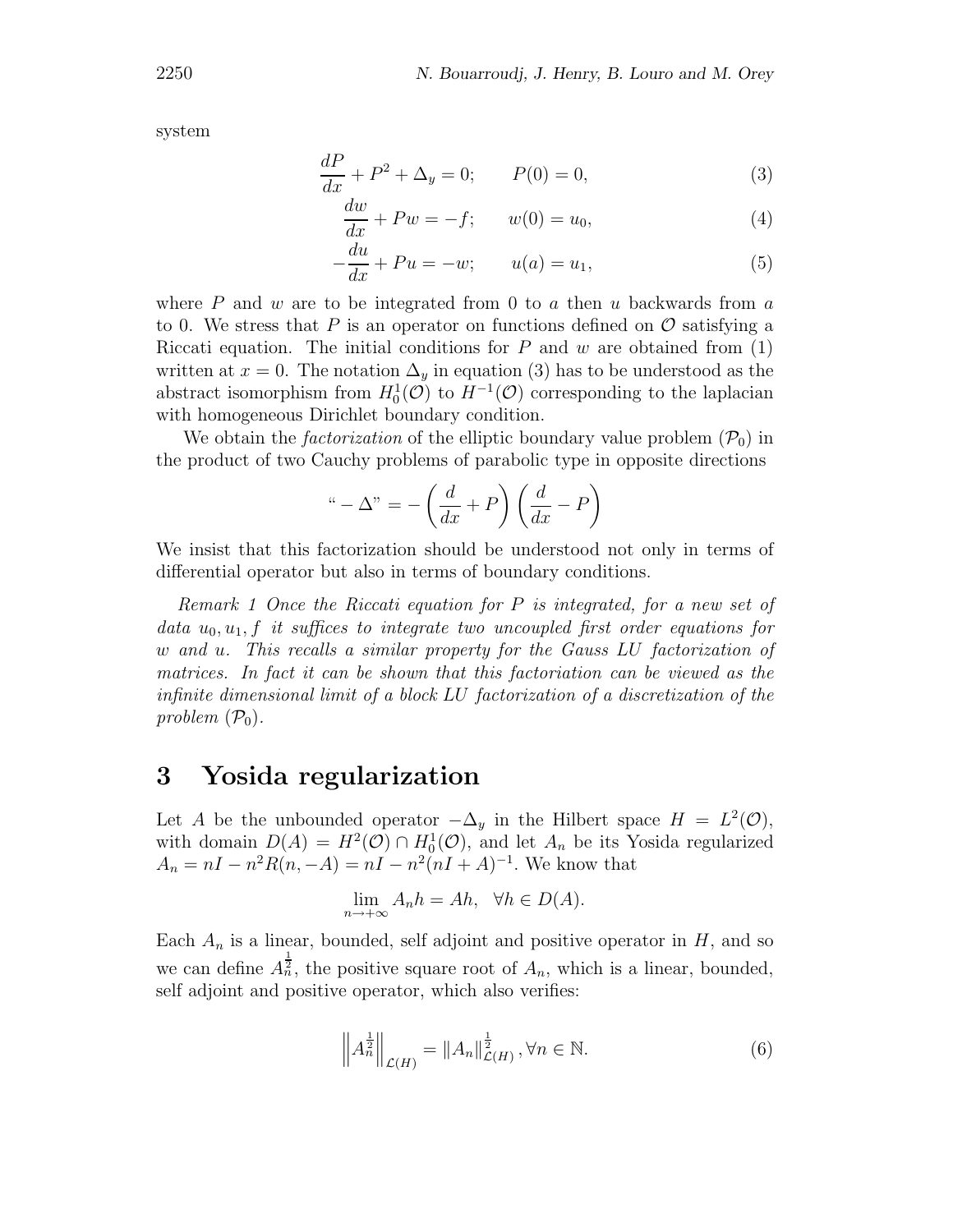Let  $P_n$  be the solution of the corresponding Riccati equation:

$$
\frac{dP_n}{dx} + P_n^2 = A_n, \quad P_n(0) = 0.
$$
 (7)

From [2], the equation (7) admits a solution given by:

$$
P_n(x) = A_n^{\frac{1}{2}} (\exp(2xA_n^{\frac{1}{2}}) - I)(\exp(2xA_n^{\frac{1}{2}}) + I)^{-1}.
$$
 (8)

First of all, we notice that each operator  $A_n^{\frac{1}{2}}$  is a linear bounded operator in H, and so it is the infinitesimal generator of an uniformly continuous semigroup of bounded linear operators in  $H$ :

$$
T_n(x) = \exp(xA_n^{\frac{1}{2}}), \ x \ge 0, \ n \in \mathbb{N},
$$
 (9)

and taking into account that  $A_n^{\frac{1}{2}}$  is self adjoint  $\forall n \in \mathbb{N}$ , then we may conclude that  $T_n(x)$  is self adjoint  $\forall n \in \mathbb{N}$ .

**Theorem 3.1** For each  $x \geq 0$ ,  $P_n(x)$  is well defined and  $P_n(x) \in \mathcal{L}(H)$  is a positive and self adjoint operator in H. Moreover, we have that:

$$
P_n \in C^1([0, a]; \mathcal{L}(H)).
$$
\n<sup>(10)</sup>

**Proof.** First of all, we notice that for each  $x \geq 0$ , the linear operator  $\exp(2xA_n^{\frac{1}{2}}) + I$  is invertible in H. In fact, we know that  $T_n(x) = \exp(xA_n^{\frac{1}{2}})$  is self adjoint in  $H$ ,  $\forall x \geq 0$ , and so we have that:

$$
((\exp(2xA_n^{\frac{1}{2}}) + I)h, h) = (\exp(xA_n^{\frac{1}{2}})\exp(xA_n^{\frac{1}{2}})h, h) + (h, h) = (11)
$$

$$
= (\exp(xA_n^{\frac{1}{2}})h, \exp(xA_n^{\frac{1}{2}})h) + ||h||^2 \ge (12)
$$

$$
\geq \|h\|^2, \forall h \in H \tag{13}
$$

and, taking into account that  $\exp(2xA_n^{\frac{1}{2}}) + I$  is continuous in H, then, by Lax-Milgram theorem, we may conclude that it is invertible in  $H$ , and we have also that:

$$
\left\| (\exp(2xA_n^{\frac{1}{2}}) + I)^{-1} \right\|_{\mathcal{L}(H)} \le 1, \forall x \ge 0.
$$
 (14)

Next, we remark that, for each  $x \geq 0$ ,  $P_n(x)$  is the product of self adjoint, positive and bounded operators in  $H$ , that commute with each other, and, consequently, we may conclude that  $P_n(x)$  is a self adjoint, positive and bounded operator in  $H, \forall x \geq 0$ . Taking into account that  $\exp(2x A_n^{\frac{1}{2}})$  is an uniformly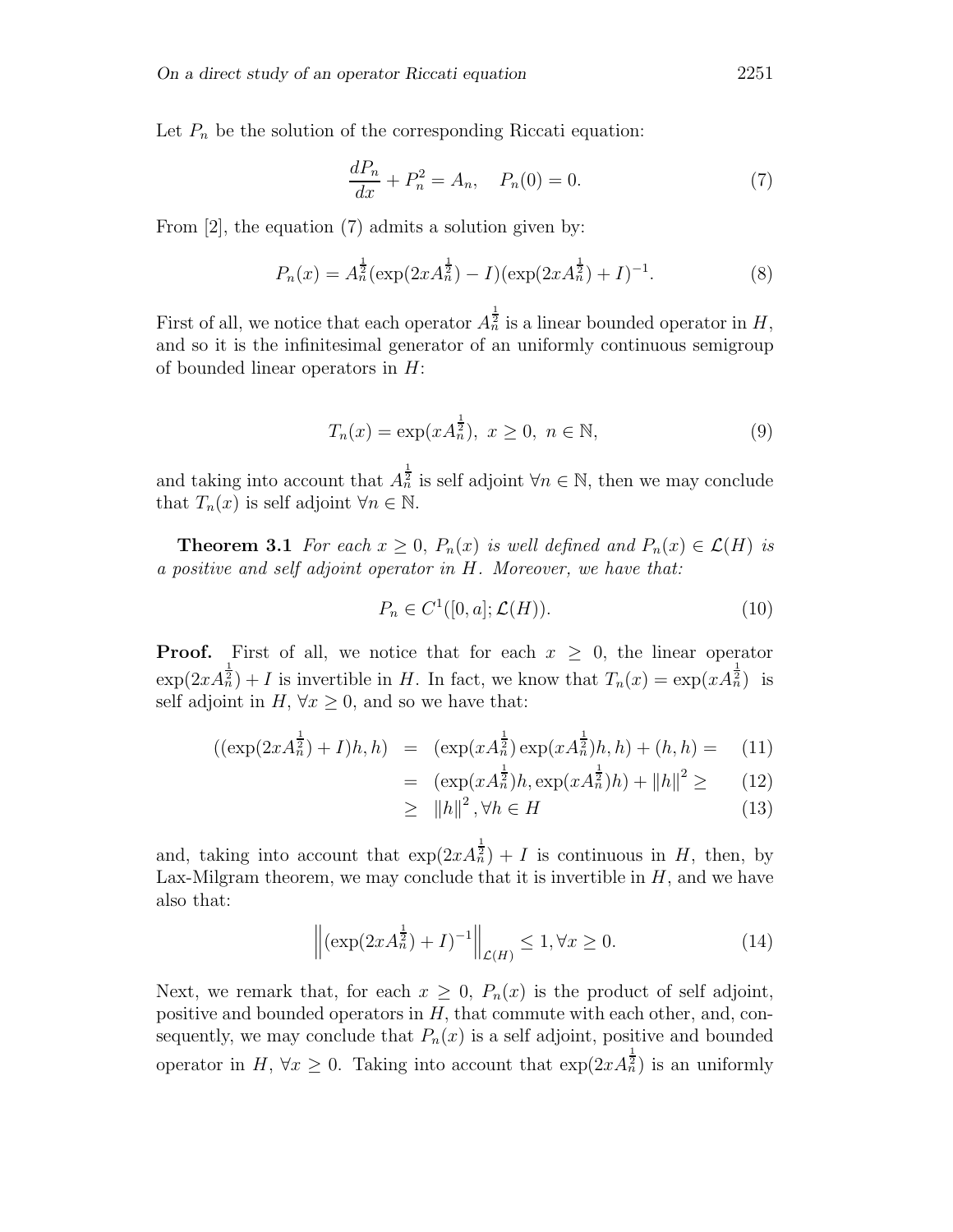continuous semigroup of bounded linear operators in  $H$ , it can be shown, in a straightforward way, that  $P_n \in C([0, a]; \mathcal{L}(H))$ . From (8) we obtain:

$$
\frac{dP_n}{dx} = 4A_n(\exp(2xA_n^{\frac{1}{2}}))(\exp(2xA_n^{\frac{1}{2}}) + I)^{-2}.
$$
 (15)

As before, we may conclude that  $\frac{dP_n}{dx} \in C([0, a]; \mathcal{L}(H)).$ 

**Theorem 3.2** For each  $h \in D(A)$  there exists a constant  $c(h) \geq 0$ , such that

$$
||P_n(x)h|| \le c(h), \forall x \in [0, a], \forall n \in \mathbb{N}.
$$

**Proof.** By (15) and, being the product of positive operators that commute with each other, we may conclude that:

$$
\frac{dP_n}{dx}\geq 0,\ \ \forall n\in\mathbb{N},\ \ \forall x\geq 0.
$$

From the Riccati equation (7) we have:

$$
(\frac{dP_n}{dx}h, h) + (P_n^2(x)h, h) = (A_n h, h),
$$

 $P_n$  being self adjoint,

$$
(\frac{dP_n}{dx}h, h) + ||P_n(x)h||^2 = (A_n h, h), \quad \forall h \in H, \forall x \ge 0,
$$

and so we may conclude that:

$$
||P_n(x)h||^2 \le (A_n h, h) \longrightarrow (Ah, h), \forall h \in D(A), \forall x \in [0, a],
$$

and, consequently, for each  $h \in D(A)$  there exists a constant  $c(h) \geq 0$ , such that:

$$
||P_n(x)h|| \le c(h), \forall x \in [0, a], \forall n \in \mathbb{N}.
$$

**Theorem 3.3** For each  $h \in D(A)$ , the following limit:  $\lim_{n \to +\infty} P_n(x)h$  exists strongly in H, uniformly in  $x \in [0, a]$ .

**Proof.** For each  $h \in H$  and each  $x \in [0, a]$ , we consider the sequence  ${P_n(x)h}_{n\in\mathbb{N}}$ . Now, it can be shown that for each  $x \geq 0$ ,  $P_n(x)$  and  $P_m(x)$ commute with each other,  $\forall m, n \in \mathbb{N}$ , and so we have that:

$$
\frac{d}{dx}(P_n(x) - P_m(x))h + (P_n(x) + P_m(x))(P_n(x) - P_m(x))h = (A_n - A_m)h.
$$
\n(16)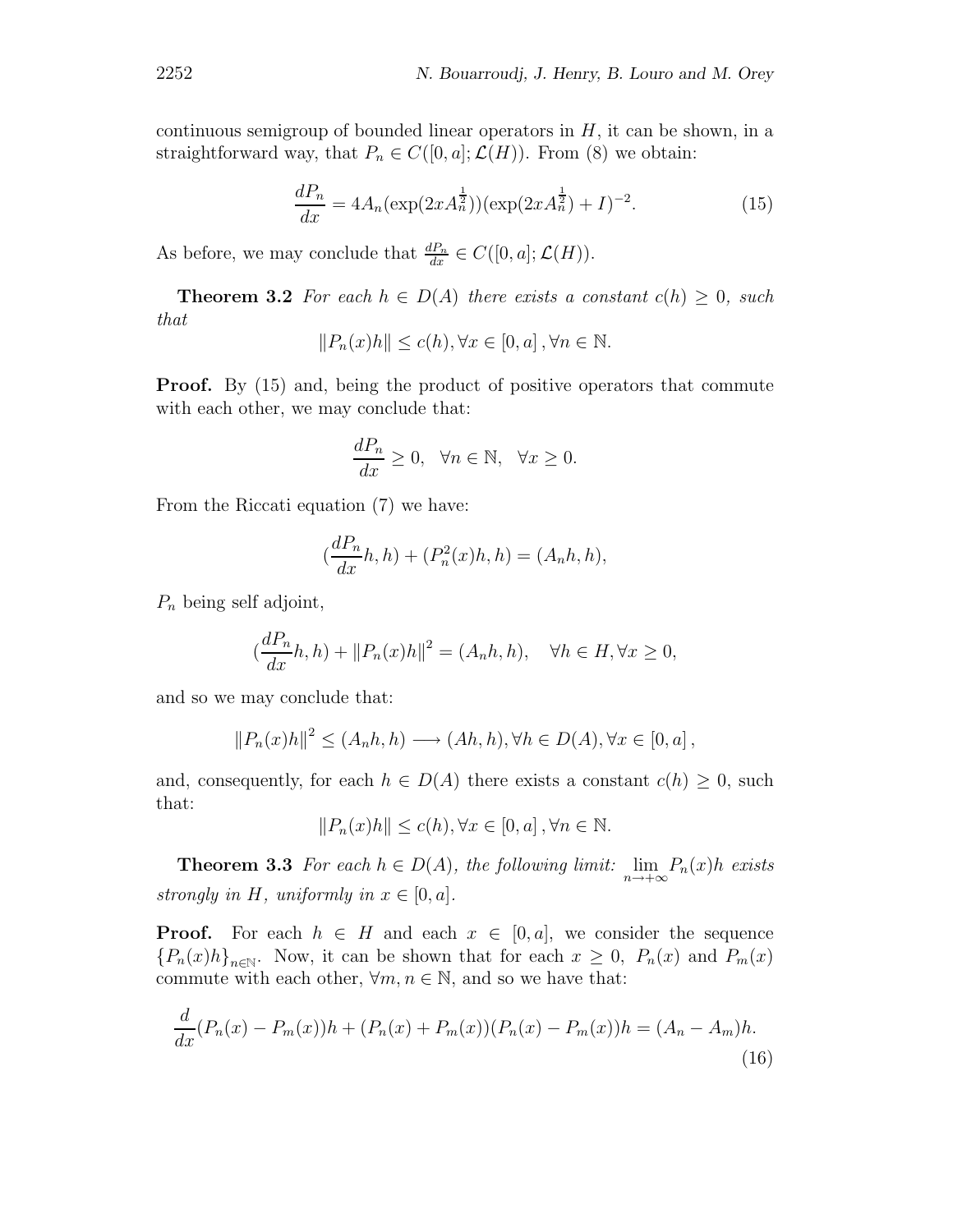Multiplying by  $(P_n(x) - P_m(x))h$  it results that

$$
\left(\frac{d}{dx}(P_n(x) - P_m(x))h, (P_n(x) - P_m(x))h\right) +\n+((P_n(x) + P_m(x))(P_n(x) - P_m(x))h, (P_n(x) - P_m(x))h) =\n= ((A_n - A_m)h, (P_n(x) - P_m(x))h) \Rightarrow\n\Rightarrow \frac{1}{2}\frac{d}{dx}((P_n(x) - P_m(x))h, (P_n(x) - P_m(x))h) \le\n\le ((A_n - A_m)h, (P_n(x) - P_m(x))h) \le\n\le ||(A_n - A_m)h|| ||(P_n(x) - P_m(x))h|| \Leftrightarrow\n\Rightarrow \frac{1}{2}\frac{d}{dx} ||(P_n(x) - P_m(x))h||^2\n= ||(P_n(x) - P_m(x))h|| \frac{d}{dx} ||(P_n(x) - P_m(x))h|| \le\n\le ||(A_n - A_m)h|| ||(P_n(x) - P_m(x))h||\n\Rightarrow \frac{d}{dx} ||(P_n(x) - P_m(x))h|| \le ||(A_n - A_m)h||\n\Rightarrow ||(P_n(x) - P_m(x))h|| \le x ||(A_n - A_m)h||\n\Rightarrow ||(P_n(x) - P_m(x))h|| \le x ||(A_n - A_m)h||\n\le a ||(A_n - A_m)h||, \forall x \in [0, a], \forall h \in H.
$$

We obtain the estimate

$$
||(P_n(x) - P_m(x))h|| \le a ||(A_n - A_m)h||, \forall x \in [0, a], \forall h \in H.
$$
 (17)

Since  $A_n h \to Ah$ ,  $\forall h \in D(A)$ , and remarking that  $\|(A_n - A_m)h\|$  does not depend on x, we conclude that, for each  $h \in D(A)$ , the sequence  ${P_n(x)h}_{n\in\mathbb{N}}$ is a Cauchy sequence, uniformly in  $x \in [0, a]$ , and, consequently, for each  $h \in D(A)$ , the sequence  ${P_n(x)h}_{n\in\mathbb{N}}$  is strongly convergent in H, uniformly in  $x \in [0, a]$ .

### **4 Passing to the limit**

We now define, for each  $h \in D(A)$  and each  $x \in [0, a]$ :  $P(x)h = \lim_{n \to +\infty} P_n(x)h$ , which, by linearity, defines the operator  $P(x)$  from  $D(A)$  to  $H$ .

**Theorem 4.1** The operator P verifies the Riccati equation  $(3)$  in the following sense:

$$
\frac{d}{dx}(P(x)h,\overline{h}) + (P(x)h,P(x)\overline{h}) = (-\Delta_y h,\overline{h}), \quad \forall h,\overline{h} \in H^2(\mathcal{O}) \cap H_0^1(\mathcal{O}),
$$
\n(18)

and it verifies also  $P(0) = 0$ .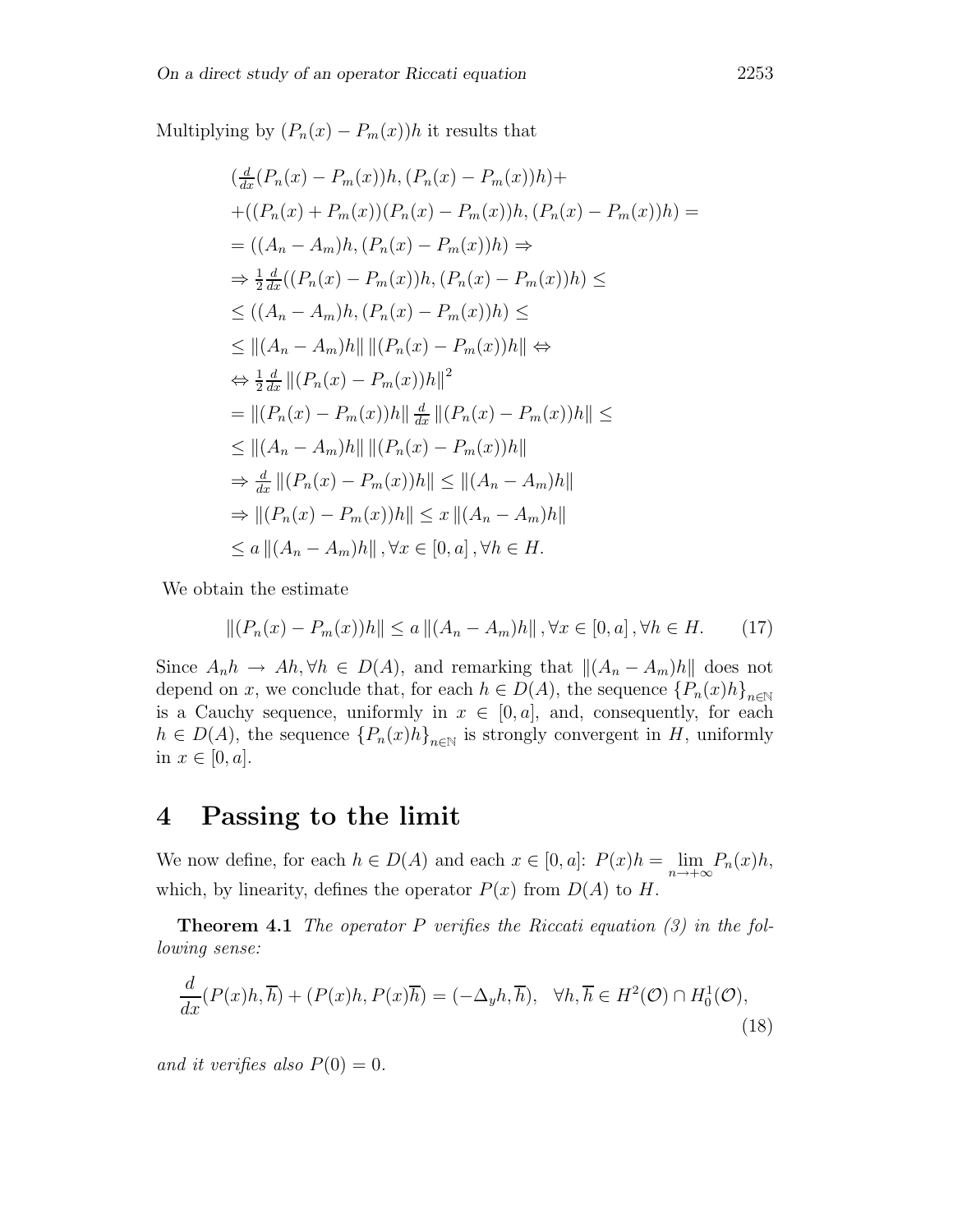**Proof.** We know that each  $P_n$  verifies:

$$
(\frac{dP_n}{dx}h, \overline{h}) + (P_n(x)h, P_n(x)\overline{h}) = (A_n h, \overline{h}), \quad \forall h, \overline{h} \in H.
$$

Let  $\varphi \in \mathcal{D}(0, a])$ . Then:

$$
-\int_0^a (P_n(x)h, \overline{h}) \,\varphi'(x)dx + \int_0^a (P_n(x)h, P_n(x)\overline{h}) \,\varphi(x)dx = \int_0^a (A_n h, \overline{h}) \,\varphi(x)dx.
$$
\n(19)

For each h,  $\overline{h}$  fixed in  $D(A) = H^2(\mathcal{O}) \cap H_0^1(\mathcal{O})$ , we have:

$$
\lim_{n \to +\infty} (P_n(x)h, \overline{h}) \varphi'(x) = (P(x)h, \overline{h}) \varphi'(x), \quad \forall x \in [0, a]
$$
 (20)

and

$$
\left| \left( P_n(x)h, \overline{h} \right) \varphi'(x) \right| \le c(h). \left\| \overline{h} \right\| \left| \varphi'(x) \right|, \forall x \in [0, a], \forall n \in \mathbb{N}. \tag{21}
$$

We also have that

$$
\lim_{n \to +\infty} (P_n(x)h, P_n(x)\overline{h})\varphi(x) = (P(x)h, P(x)\overline{h})\varphi(x), \forall x \in [0, a]
$$
 (22)

and

$$
\left| \left( P_n(x)h, P_n(x)\overline{h} \right) \varphi(x) \right| \le c(h) . c(\overline{h}) \left| \varphi(x) \right|, \ \forall x \in [0, a], \forall n \in \mathbb{N}.
$$
 (23)

Finally, we notice that:

$$
\lim_{n \to +\infty} \int_0^a (A_n h, \overline{h}) \, \varphi(x) dx = (Ah, \overline{h}) \int_0^a \, \varphi(x) dx. \tag{24}
$$

Consequently, we may use the Lebesgue dominated convergence theorem to pass to the limit for each term of (19). Then (18) is satisfied in the sense of distributions on  $]0, a[$  for each  $h, \overline{h} \in D(A)$ . Furthermore, since  $P_n(0)h = 0$  for all  $n \in \mathbb{N}$  and  $h \in D(A)$  then, by Theorem 3.3,  $P(0) = 0$ .

**Theorem 4.2** The operator  $P(x)$  verifies:

$$
(\frac{dP}{dx}h, h) \ge 0, \forall h \in H^2(\mathcal{O}) \cap H_0^1(\mathcal{O}).
$$
\n(25)

**Proof.** From Theorem 4.1, we know that  $P(x)$  verifies:

$$
(\frac{dP}{dx}h, h) + ||P(x)h||^2 = (-\Delta_y h, h), \forall h \in H^2(\mathcal{O}) \cap H_0^1(\mathcal{O}).
$$
 (26)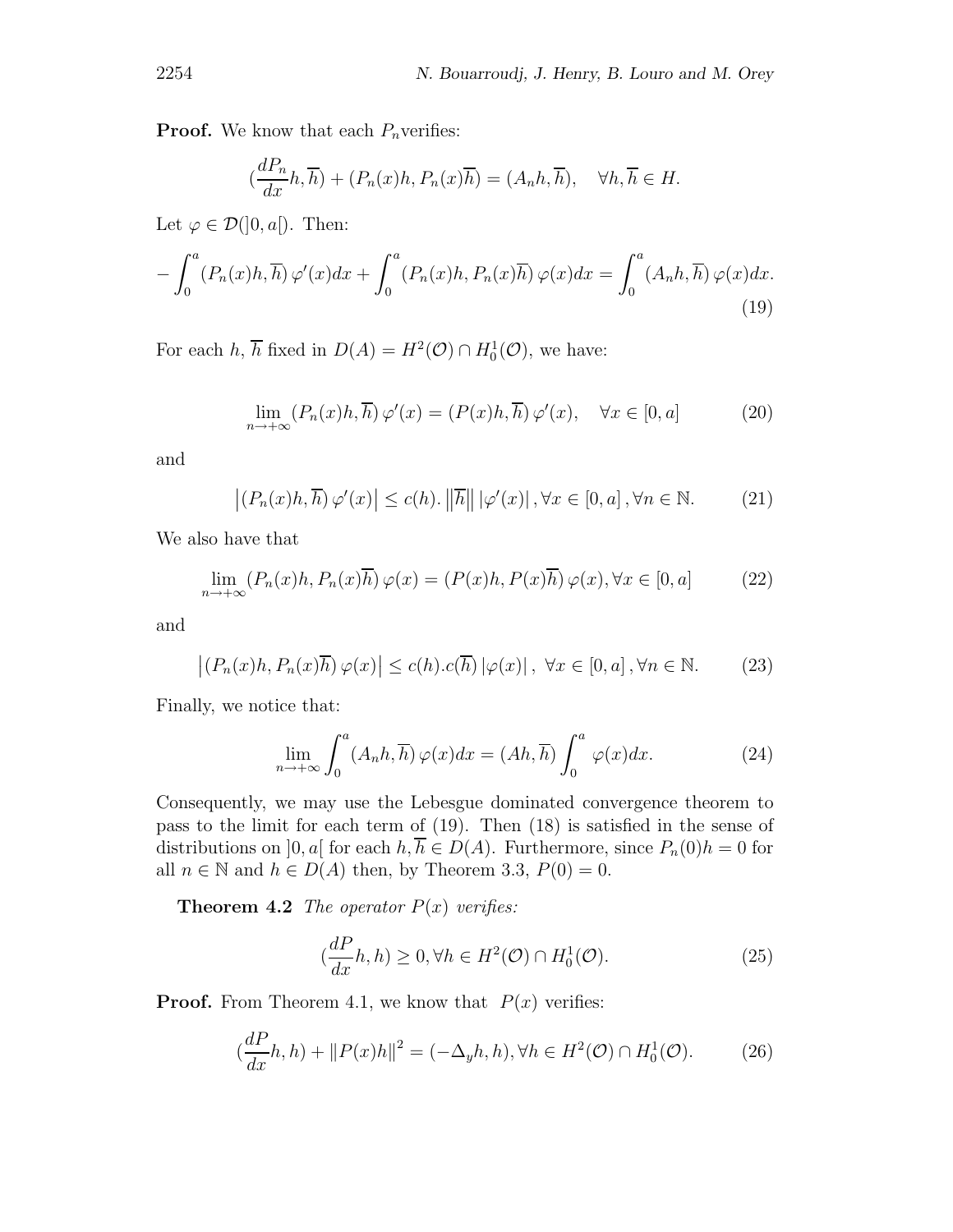We also know that, for each  $n \in \mathbb{N}$ ,  $P_n(x)$  verifies:

$$
\left(\frac{dP_n}{dx}h, h\right) + \|P_n(x)h\|^2 = (A_n h, h), \forall h \in L^2(\mathcal{O}).
$$

Now, taking into account that, for each  $h \in H^2(\mathcal{O}) \cap H_0^1(\mathcal{O}), P_n(x)h \longrightarrow_{n \to +\infty} P_n(x)$  $P(x)h$ , strongly in  $L^2(\mathcal{O})$ , uniformly in  $x \in [0, a]$ , and

$$
(A_n h, h) \underset{n \to +\infty}{\longrightarrow} (-\Delta_y h, h), \forall h \in H^2(\mathcal{O}) \cap H_0^1(\mathcal{O}),
$$
 (27)

we may conclude that:

$$
(\frac{dP_n}{dx}h, h) \underset{n \to +\infty}{\longrightarrow} (\frac{dP}{dx}h, h), \forall h \in D(A).
$$

On the other hand, we know that  $\frac{dP_n}{dx} \geq 0$  in  $L^2(\mathcal{O})$ , and so we conclude that:

$$
(\frac{dP}{dx}h,h)\geq 0, \forall h\in D(A).
$$

**Theorem 4.3** The operator  $P(x)$  verifies

$$
||P(x)h||_{L^{2}(\mathcal{O})} \leq ||h||_{H_{0}^{1}(\mathcal{O})}, \forall h \in H^{2}(\mathcal{O}) \cap H_{0}^{1}(\mathcal{O}), \forall x \in [0, a],
$$

and, consequently, it also verifies

$$
P \in L^{\infty}(0, a; \mathcal{L}(H^2(\mathcal{O}) \cap H_0^1(\mathcal{O}), L^2(\mathcal{O}))).
$$
\n(28)

**Proof.** We know that  $P(x)$  verifies

$$
\begin{aligned} \left(\frac{dP}{dx}h, h\right) + \|P(x)h\|^2 &= (-\Delta_y h, h) = \|\nabla_y h\|^2 \\ &= \|h\|_{H_0^1(\mathcal{O})}^2 \le \|h\|_{H^2(\mathcal{O})}^2, \quad \forall h \in H^2(\mathcal{O}) \cap H_0^1(\mathcal{O}) \end{aligned}
$$

and, taking into account that  $(\frac{dP}{dx}h, h) \geq 0, \forall h \in H^2(\mathcal{O}) \cap H_0^1(\mathcal{O})$  the conclusion is now obvious.

**Theorem 4.4** There exists an operator

$$
P \in L^{\infty}(0, a; \mathcal{L}(H_0^1(\mathcal{O}), L^2(\mathcal{O})))
$$
\n(29)

solution of the Riccati equation

$$
(\frac{dP}{dx}h,\overline{h}) + (P(x)h, P(x)\overline{h}) = (\nabla_y h, \nabla_y \overline{h}), \forall h, \overline{h} \in H_0^1(\mathcal{O})
$$
 (30)

verifying  $P(0) = 0$ . This solution is strongly continuous in the sense that  $P(x)h \in C([0, a]; L^2(\mathcal{O}))$ , for all  $h \in H_0^1(\mathcal{O})$ .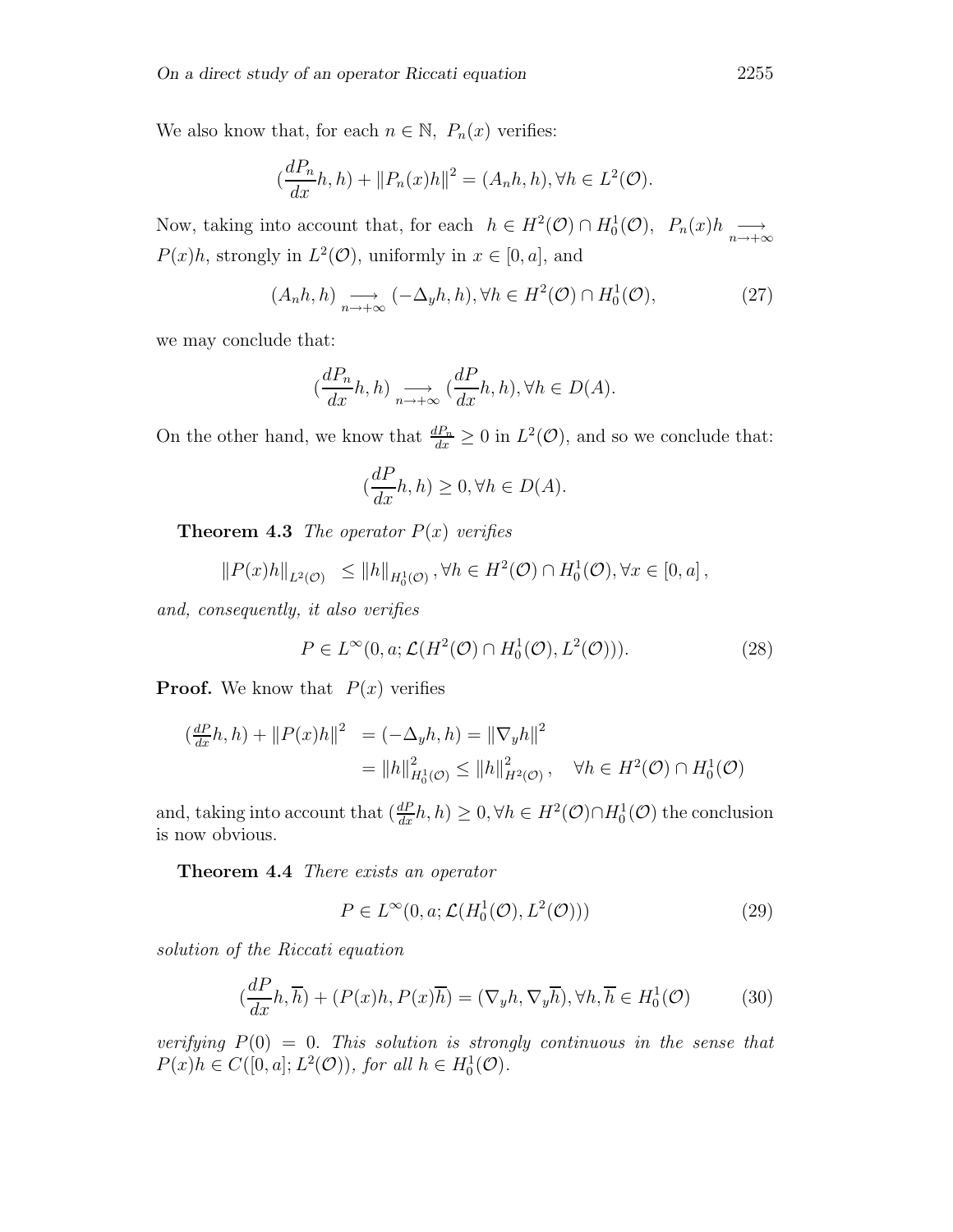**Proof.** The operator P, referred in the previous theorems, can be extended by density, taking Theorem 4.3 into account, to an operator  $\overline{P}$  from  $H_0^1(\mathcal{O})$ to  $L^2(\mathcal{O})$ . This extension is unique and we name  $\overline{P}$  by P. From Theorem 4.3, we may conclude that:

$$
||P(x)h||_{L^{2}(\mathcal{O})} \le ||h||_{H_{0}^{1}(\mathcal{O})}, \forall h \in H_{0}^{1}(\mathcal{O}), \forall x \in [0, a],
$$
\n(31)

and, consequently,  $P \in L^{\infty}(0, \alpha; \mathcal{L}(H_0^1(\mathcal{O}), L^2(\mathcal{O}))).$ 

Following a similar way to the one we used in the proof of Theorem 4.1, it can be shown that  $P(x)$  verifies the Riccati equation:

$$
(\frac{dP}{dx}h,\overline{h}) + (P(x)h,P(x)\overline{h}) = (\nabla_y h, \nabla_y \overline{h}), \forall h, \overline{h} \in H_0^1(\mathcal{O}).
$$
 (32)

By Theorem 3.3,  $P(x)h \in C([0, a]; L^2(\mathcal{O}))$ , for all  $h \in H^2(\mathcal{O}) \cap H_0^1(\mathcal{O})$ . The remaining property follows from (31).

Remark 2 The uniqueness of the solution of (3) can be proved. The easiest way is to use the interpretation of P as a Dirichlet-Neumann operator and to use the uniqueness of the solution of the boundary value problem.

Remark 3 If instead  $A = -\Delta_y$  we consider the operator

$$
A = -\sum_{i,j=1}^{n-1} \frac{\partial}{\partial y_j} \left( a_{i,j}(y) \frac{\partial}{\partial y_i} \right)
$$

with  $a_{i,j}(y) = a_{j,i}(y)$ ,  $\forall i, j$  and  $\forall y \in \mathcal{O}$ ,  $a_{i,j}$  being continuously differentiable in  $\overline{\mathcal{O}},$  and A being  $H^1_0(\mathcal{O})$ -elliptic, we can do everything as before with almost no changes. In fact, A remains self adjoint, positive and an infinitesimal generator of a strongly continuous semigroup. The explicit formula at the begining remains. The norm of P in  $L^{\infty}(0, a; \mathcal{L}(H_0^1(\mathcal{O}), L^2(\mathcal{O})))$  is now bounded by M for some M, instead of 1. This is the unique little change.

### **5 Conclusion**

We have proved directly the existence of a solution of an operator Riccati equation having an unbounded solution that arises in the theory of factorization of elliptic linear boundary value problems. The problem studied is particular as it concerns the Laplacian in a cylindrical domain. Further work will study more general operators and more general geometries that give rise to more complex Riccati equations but with the same kind of unboundedness. For example the case of invariant embeding in a circular domain was presented in [5].

**ACKNOWLEDGEMENTS.** We thank V. Barbu for suggesting such an approach.